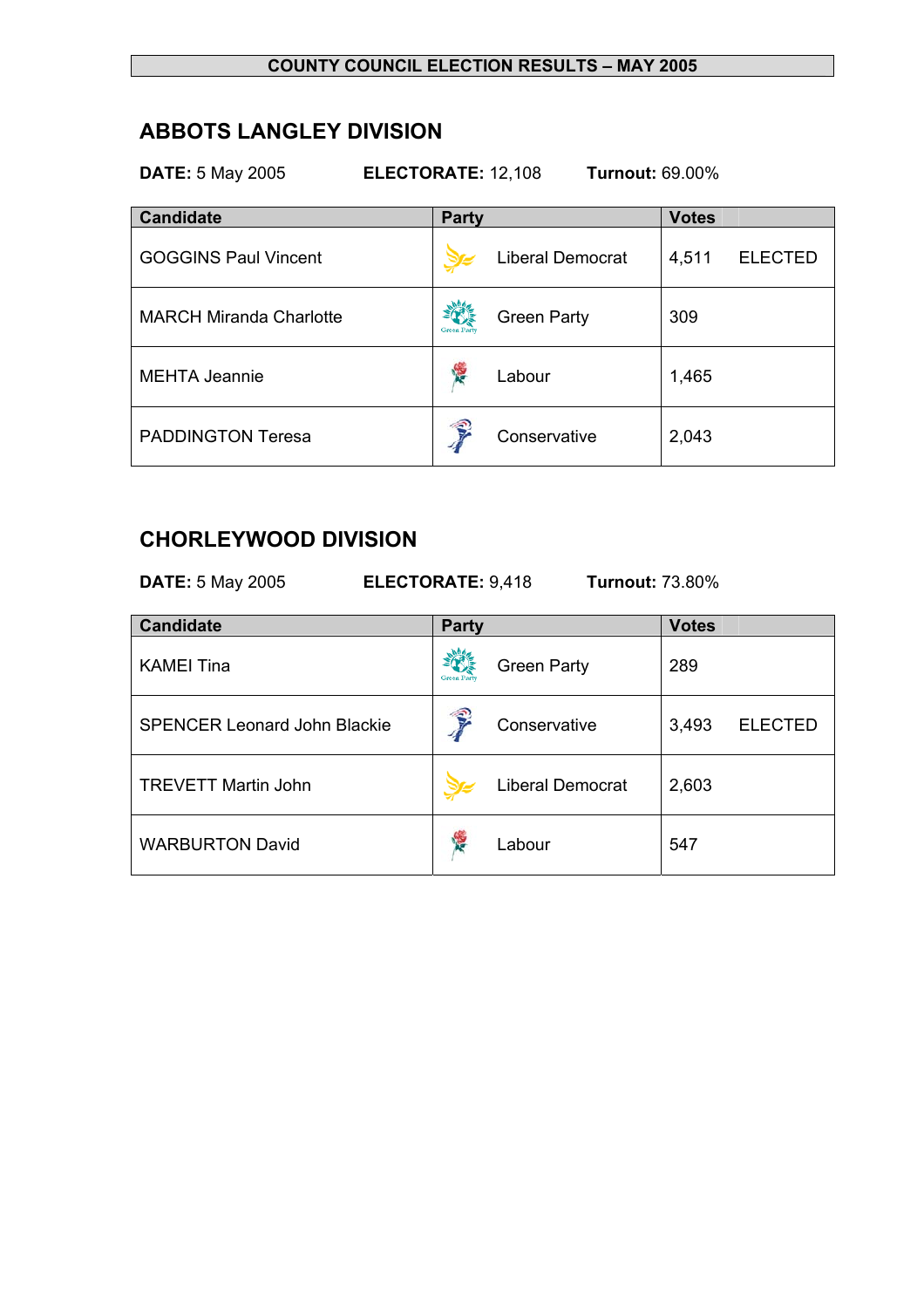### **COUNTY COUNCIL ELECTION RESULTS – MAY 2005**

## **CROXLEY DIVISION**

| ELECTORATE: 9,100<br><b>Turnout: 71.70%</b><br><b>DATE: 5 May 2005</b> |                    |                    |              |                |
|------------------------------------------------------------------------|--------------------|--------------------|--------------|----------------|
| <b>Candidate</b>                                                       | Party              |                    | <b>Votes</b> |                |
| DOWDLE John                                                            | <b>Green Party</b> | <b>Green Party</b> | 270          |                |
| <b>DRURY David Stephen</b>                                             |                    | Liberal Democrat   | 3,043        | <b>ELECTED</b> |
| <b>SANSOM David Norman Roger</b>                                       | $\mathbf{E}$       | Conservative       | 2,147        |                |
| <b>TIPPEN Leonard</b>                                                  |                    | Labour             | 1,043        |                |

# **OXHEY PARK DIVISION**

| <b>DATE:</b> 5 May 2005<br>ELECTORATE: 10,251<br><b>Turnout: 69.20%</b> |                   |                         |              |                |
|-------------------------------------------------------------------------|-------------------|-------------------------|--------------|----------------|
| <b>Candidate</b>                                                        | <b>Party</b>      |                         | <b>Votes</b> |                |
| <b>CLEMENTS Roy Sydney</b>                                              | Ş                 | Conservative            | 3,473        | <b>ELECTED</b> |
| <b>COHEN Judith Michelle</b>                                            | <b>Green Part</b> | <b>Green Party</b>      | 278          |                |
| <b>HAMES Pamela Rosemary</b>                                            |                   | <b>Liberal Democrat</b> | 2,309        |                |
| <b>HEAD Andrew Douglas</b>                                              |                   | Labour                  | 1,006        |                |